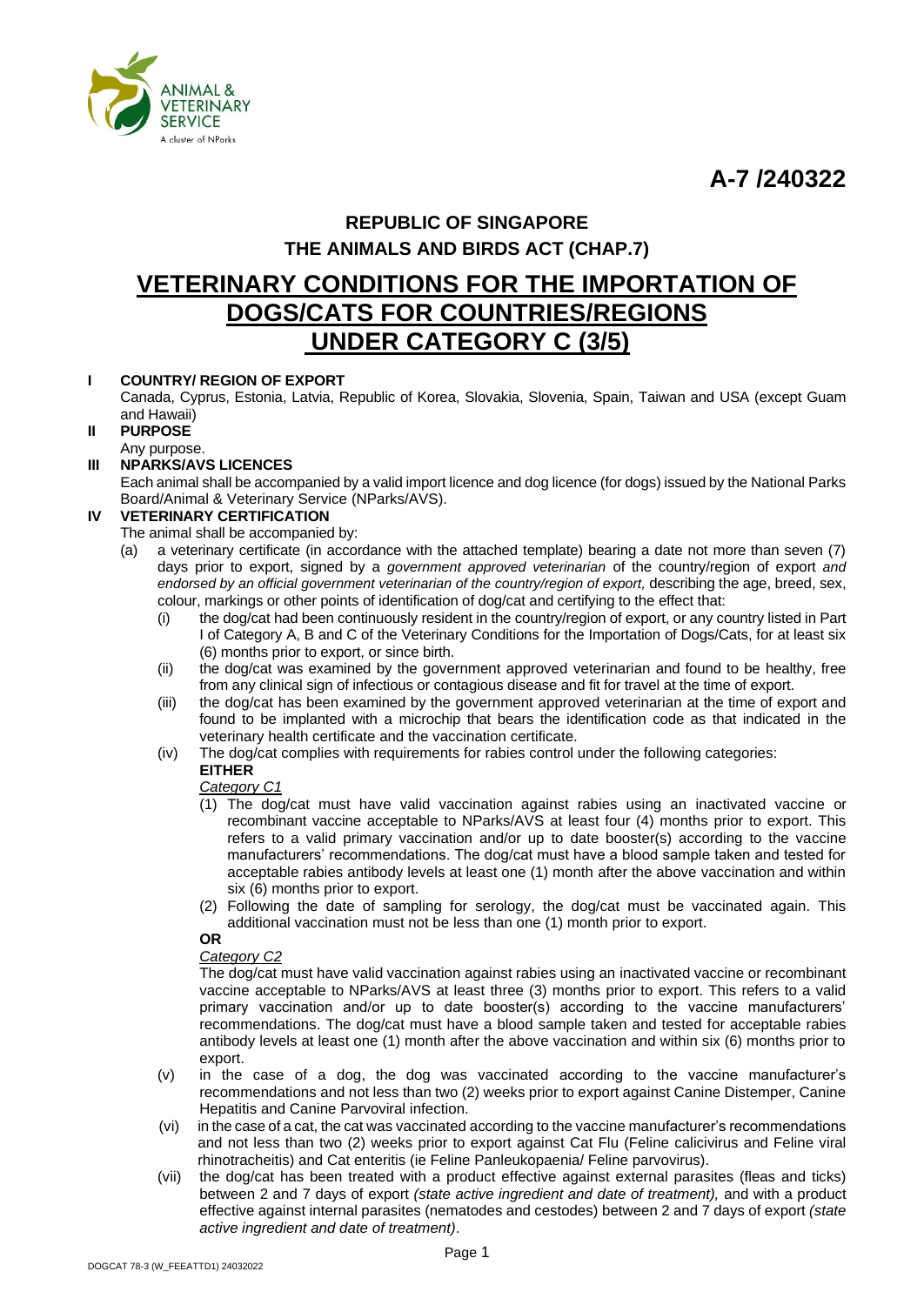

# **A-8 /240322**

- (b) the dog/cat's original vaccination certificate, which also bears the identification code of the microchip that has been implanted. The vaccination certificate also bears the details (name of veterinarian, name and
- (c) address of veterinary practice) and endorsement of government-approved veterinarian who vaccinated the dog/cat and verified the microchip identification code.

#### **V DECLARATION FROM MASTER/CAPTAIN OF SHIP/AIRCRAFT**

## Not required.

#### **VI QUARANTINE**

Upon arrival the animal shall be quarantined at the Animal Quarantine Centre. The quarantine period is dependent on the option chosen by the owner or agent to meet the requirements for rabies control:

- Category C1: The animal shall be quarantined for a period not less than 10 days.
- Category C2: The animal shall be quarantined for a period not less than 30 days.

The owner or his agent is responsible for ensuring that quarantine space is available at the Animal Quarantine Centre.

### **VII APPLICATION FOR NPARKS/AVS LICENCES**

Owners or agents importing dogs must apply for the dog licence prior to import licence application. Both licences can be applied at [https://www.nparks.gov.sg/avs/e-services,](https://www.nparks.gov.sg/avs/e-services) 30 days prior to the arrival of animals. The approved dog licence must be attached to the online application of the import licence.

- (i) Owners of any dog above 3 months of age must apply for a licence to keep the dog in Singapore. See Fee Schedule: Attachment-1.
- Owners should be aware of the conditions of licence for dogs available through NParks/AVS's website ([https://pals.avs.gov.sg](https://pals.avs.gov.sg/)), of which your attention is drawn in particular to the following requirements:
	- A maximum of 3 dogs may be kept in private premises.
	- Only one (1) dog of an approved breed is allowed in a HDB residential unit.
	- The following breeds of dogs must comply with additional conditions listed below Bull Terrier, Doberman Pinscher, Rottweiler, German Shepherd Dog with its related breeds such as the Belgian Shepherd Dog and the East European Shepherd Dog, Mastiffs including the Bull Mastiff, Cane Corso and Dogue De Bordeaux, and crosses between any of the above breeds and other breeds:
		- a. Only one (1) dog from the above breeds is permitted to be kept in a premises.
		- b. The dog must be leashed and securely muzzled when in a public place.

c. Owners must take up an insurance policy for at least \$100,000 and a banker's guarantee for \$2,000. For all other animals, the owner or agent must apply for the import licence by submitting an online application through GoBusiness Licensing Portal [\(https://www.gobusiness.gov.sg/licences\)](https://www.gobusiness.gov.sg/licences) 30 days prior to the arrival of animals. The Application and Acceptance for Quarantine of Dogs and Cats at Animal Quarantine Centre must be attached to the online application form.

#### **VIII NOTIFICATION OF ARRIVAL**

The owner or agent must make an appointment for the pet's inspection at least 5 working days before the arrival of the animal by submitting an online booking request via Intelligent Food Approval & Safety Tracking System (iFAST) at [https://ifast.sfa.gov.sg/eserviceweb/.](https://ifast.sfa.gov.sg/eserviceweb/)Please ensure that the NParks/AVS Import licence no. & flight details are ready and fill in the required information on the application. Inspections without any prior appointment will be charged \$80.00/hour or part thereof even if performed during office hours.

#### **IX VETERINARY INSPECTION**

On arrival at the port of disembarkation in Singapore, the dog/cat and documents (Import Licence, Veterinary Health Certificate, Dog Licence, Vaccination records and Rabies Serology Test report) shall be presented to and examined by an authorised Veterinary Officer. If the animal is found to be healthy and documents are in order, the animal shall be taken to the Animal Quarantine Centre by a Quarantine officer.

#### **X PENALTY**

All imports must comply fully with the conditions of the Import Licence and Veterinary Conditions, unless prior written approval has been obtained from NParks/AVS. Any consignment of animals or related products that do not meet the requirements may be detained, returned to the country/region of export or destroyed at the discretion of the Director-General, Animal Health and Welfare. In addition, the importer shall be guilty of an offence under the Animals and Birds Act Section 8(1) and shall be liable on conviction to a fine not exceeding \$10,000 or to imprisonment for a term not exceeding 12 months or to both.

#### **XI FEES**

#### (i) Import Licence

- (ii) Accommodation fee at Changi Animal & Plant Quarantine Unit } see Fee Schedule:
- (iii) Transport charges to Animal Quarantine Centre **1998** Attachment-1
- (iv) Quarantine fee at Animal Quarantine Centre }
- (v) Rabies Vaccination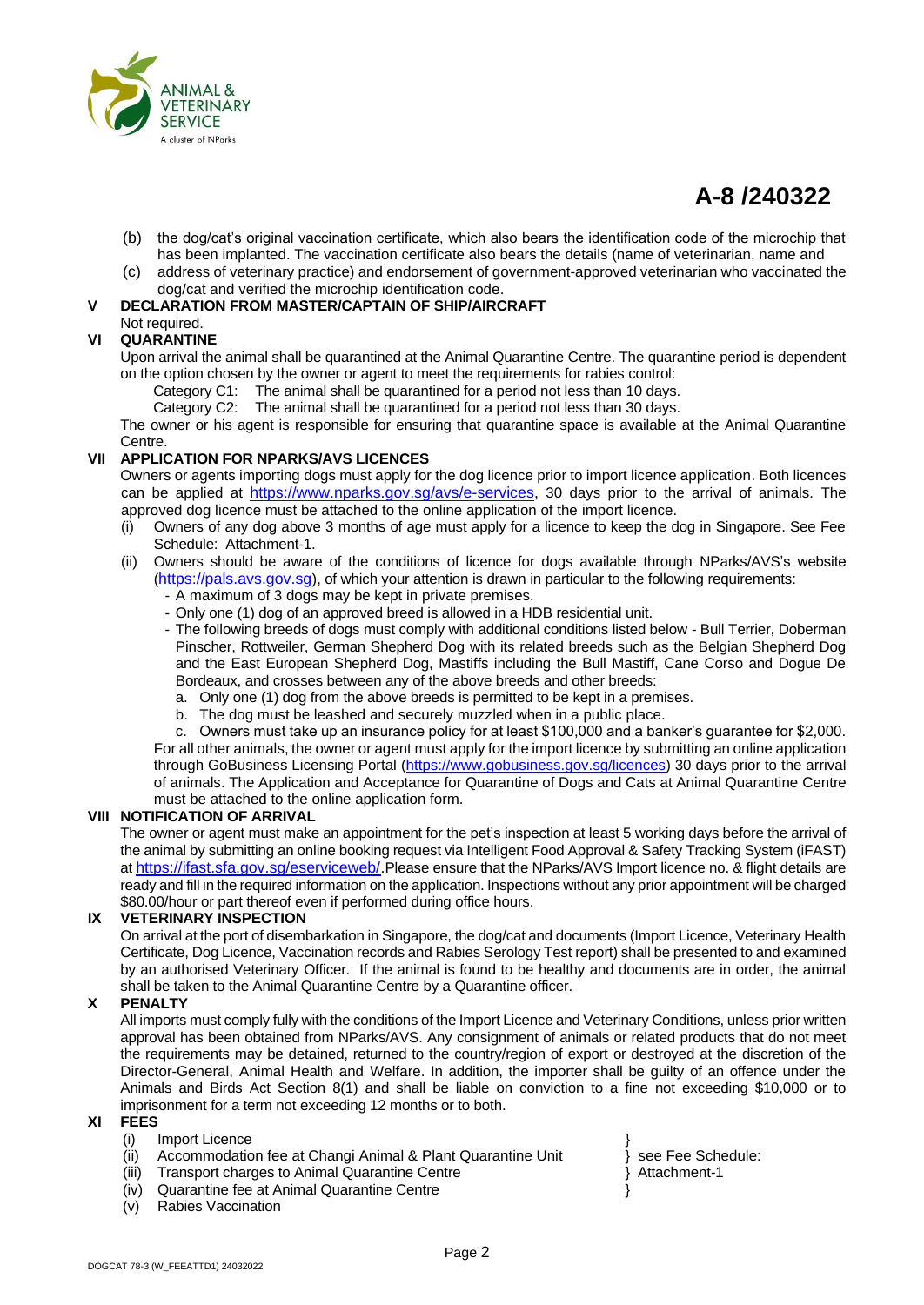

# **A-9 /240322**

#### **XII OTHER REQUIREMENTS/INFORMATION**

Owners should take into account the age and condition of their animals as well as travel and climatic stress when deciding to export their dogs/cats to Singapore.

#### BREED RESTRICTIONS

- (ii) The following breeds of dogs and their crosses are not allowed to be imported into Singapore Pit Bull (which includes the American Pit Bull Terrier also known as the American Pit Bull and Pit Bull Terrier, American Staffordshire Terrier, Staffordshire Bull Terrier, the American Bulldog, and crosses between them and with other breeds) Neapolitan Mastiff, Tosa, Akita, Dogo Argentino, Boerboel, Fila Brasileiro, Perro de Presa Canario and their crosses.
- (iii) Bengal cat crosses imported into Singapore require documentary proof that they are at least a 5th generation cross from the ancestral stock of *Prionailurus bengalensis.* 4th generation crosses and below cannot be imported to Singapore as pets as they are not considered domesticated cats.
- (iv) Savannah cat crosses imported into Singapore require documentary proof that they are at least a 5th generation cross from the ancestral stock of *Leptailurus serval.* 4th generation crosses and below cannot be imported to Singapore as pets as they are not considered domesticated cats.

(v) Cats are not allowed to be kept in Housing Development Board (HDB) residential units.

#### MICROCHIP

(vi) The microchip that is implanted into the dog/cat must meet with ISO (International Standards Organisation) Standard 11784 or Annex A to ISO Standard 11785. If the dog/cat is implanted with a microchip which does not comply with these stated ISO Standards, the owner of the dog/cat or his authorised agent must provide a reader which is able to read the identification code of the implanted microchip at the point of entry into Singapore.

#### TRANSPORTATION

- (vii) Owners must ensure that the animal has been transported in escape-proof containers conforming to the latest International Air Transport Association's (IATA) Live Animal Regulations.
- (viii) Owners should ensure to the best of their ability that the animal is not pregnant at the time of export. Should the animal whelp in quarantine, the owner must ensure that adequate quarantine facilities and veterinary care are available for the well-being of the newborn animals. The owner must bear any additional costs as a result of such an event.

#### OTHER LICENCES

(ix) A licence must be obtained from NParks/AVS to use any place for exhibition, sale or export of any animal or bird.

#### **OTHERS**

- (x) Any expenditure incurred in the process of importation shall be borne by the owner or agent. Any loss occasioned during the removal, handling or treatment of an imported dog/cat under the directions of NParks/AVS or occurring during the period of detention in quarantine, shall be borne by the owner or agent.
- (xi) If the animal dies or is destroyed while under the custody of NParks/AVS, NParks/AVS will not be liable for any compensation.
- (xii) Regulations and fees are subject to change without notice notwithstanding the issuance of a licence by NParks/AVS.

#### Please note:

Section 72 of the Animals and Birds Act states that:

*"(1) Any action taken under the provisions of this Act or of any rule, order or direction made or given thereunder in respect of any animal, bird, carcase, article, building or conveyance shall be at the risk of the owner thereof.*

*(2) No liability shall attach to the Board or to any officer thereof in respect of any expense, loss, damage or delay arising in or from the lawful exercise of the powers under this Act.*

Section 78 of the Animals and Birds Act states that:

*"No suit or other legal proceedings shall lie against the Board, the Director-General or any authorised officer, police officer, officer of customs or any other person acting under the direction of the Board or Director-General for anything which is in good faith done in the execution or purported execution of this Act."*

#### ISSUED BY:

GROUP DIRECTOR, PROFESSIONAL & SCIENTIFIC SERVICES ANIMAL & VETERINARY SERVICE (AVS) JEM OFFICE TOWER 52 JURONG GATEWAY ROAD, #09-01 SINGAPORE 608550

APPLICATION/ENQUIRIES: GROUP DIRECTOR, VETERINARY HEALTH ANIMAL & VETERINARY SERVICE (AVS) JEM OFFICE TOWER 52 JURONG GATEWAY ROAD, #09-01 SINGAPORE 608550 E-mail[: animal\\_feedback@nparks.gov.sg](mailto:animal_feedback@nparks.gov.sg)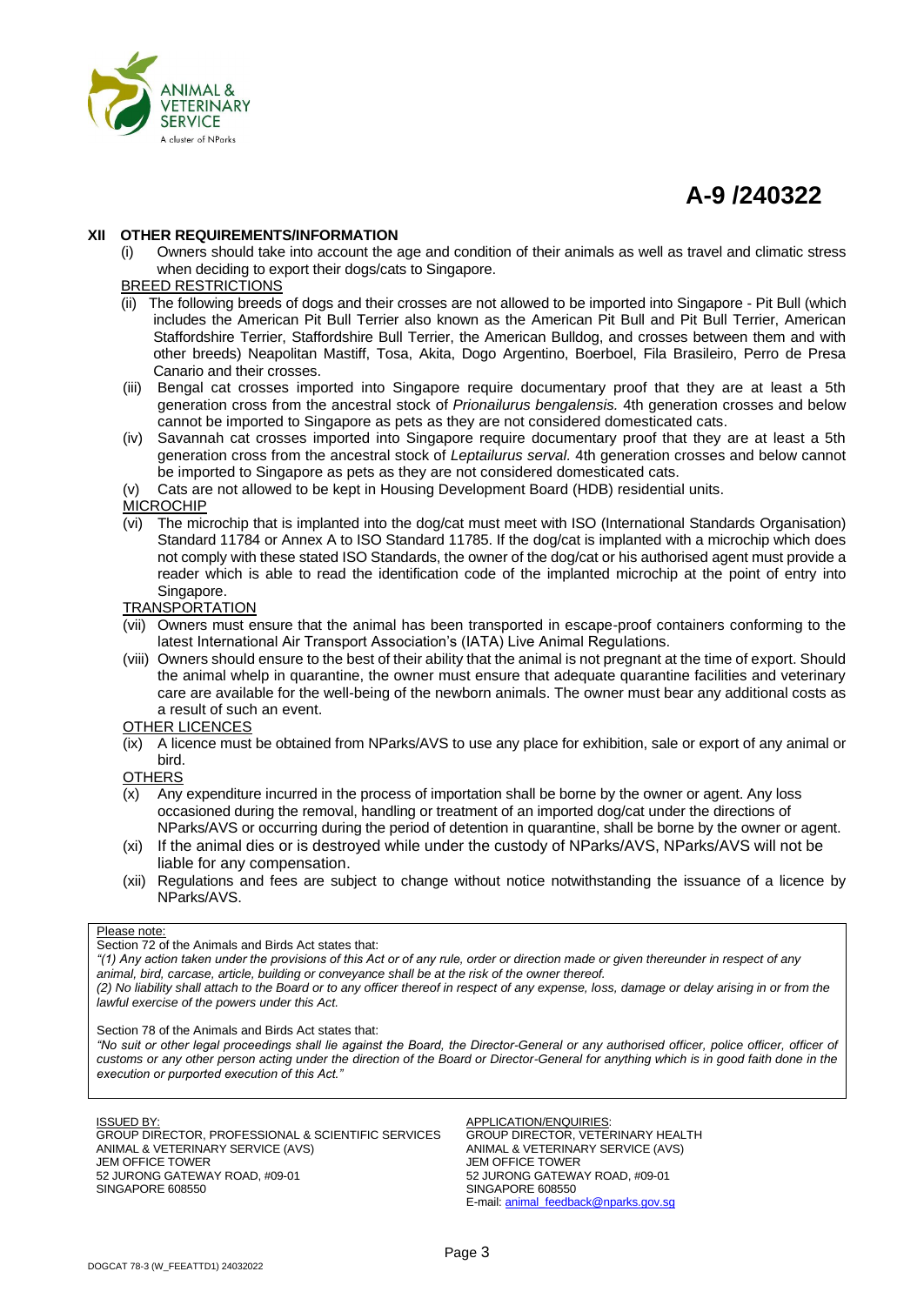

## **VETERINARY CERTIFICATE FOR THE IMPORT OF DOGS AND CATS INTO SINGAPORE**

*For Category C countries/regions: Canada, Cyprus, Estonia, Latvia, Republic of Korea, Slovakia, Slovenia, Spain, Taiwan,* 

*United States of America (except Guam and Hawaii)*

NParks/AVS Import Licence No.: \_\_\_\_\_\_\_\_\_\_\_\_\_\_\_\_\_\_\_\_ Veterinary Certificate No. (if applicable):

**N.B. A valid NParks/AVS Import Licence to import the dog/cat must be obtained before shipment.**

## **SECTION I IDENTIFICATION OF THE DOG/CAT**

Species:

Breed: Name of animal:

| Sex (please circle):  | Male | Neutered Male | Female | Neutered female                                                 |
|-----------------------|------|---------------|--------|-----------------------------------------------------------------|
| Age or Date of Birth: |      |               |        | (animal must be at least 12 weeks of age at the time of export) |

Colour:

[N.B. The following breeds and their crosses are prohibited for import: Pit Bull (including the American Pit Bull Terrier also known as the American Pit Bull and Pit Bull Terrier, American Staffordshire Terrier, Staffordshire Bull Terrier, the American Bulldog, and crosses between them and other breeds), Neopolitan Mastiff, Tosa, Akita, Dogo Argentino, Boerboel, Fila Brasileiro, Perro de Presa Canario and their crosses; Bengal and Savannah cat crosses of 4<sup>th</sup> generation and below.]

Microchip Number:

The animal has been scanned on \_\_\_\_\_\_\_\_\_\_\_\_\_\_\_\_\_(day/month/year) prior to export and found to be implanted with a microchip bearing the above microchip number, which is also reflected on the animal's vaccination certificate.

## **SECTION II ORIGIN OF THE DOG/CAT (indicate the option that applies)**

After due enquiry I am satisfied that the dog/cat (delete as appropriate) identified in this certificate has been continuously resident in the country/region of export:-

(a) since birth, or

continuously resident in the country/region of export or in other countries listed in Category A, Category B or Category C:-

- (b) since being imported directly from Singapore on \_\_\_\_\_\_\_\_\_\_\_\_\_\_\_ (day/month/year), or
- (c) for a minimum period of 6 months prior to export, and is not under quarantine restriction at the time of export.

## **SECTION III SANITARY INFORMATION**

I, \_\_\_\_\_\_\_\_\_\_\_\_\_\_\_\_\_\_\_\_\_\_\_\_\_\_\_\_\_\_\_\_\_\_\_\_\_\_\_\_\_\_\_\_\_\_\_\_\_\_\_\_\_\_\_\_\_\_\_\_\_\_\_\_\_ (Name in BLOCK LETTERS),

the undersigned veterinarian, being a Government approved veterinarian / Official government veterinarian (delete as appropriate) of \_\_\_\_\_\_\_\_\_\_\_\_\_\_\_\_\_\_\_\_\_\_\_\_\_\_\_\_\_\_\_\_(the country/region of export), certify in respect of the dog/cat (delete as appropriate) described above that:

## **General Vaccinations (strike out whichever does not apply)**

The dog was vaccinated against Canine Distemper, Canine Infectious Hepatitis, Canine Parvovirus, according to the vaccine manufacturer's recommendations and at least 14 days prior to export.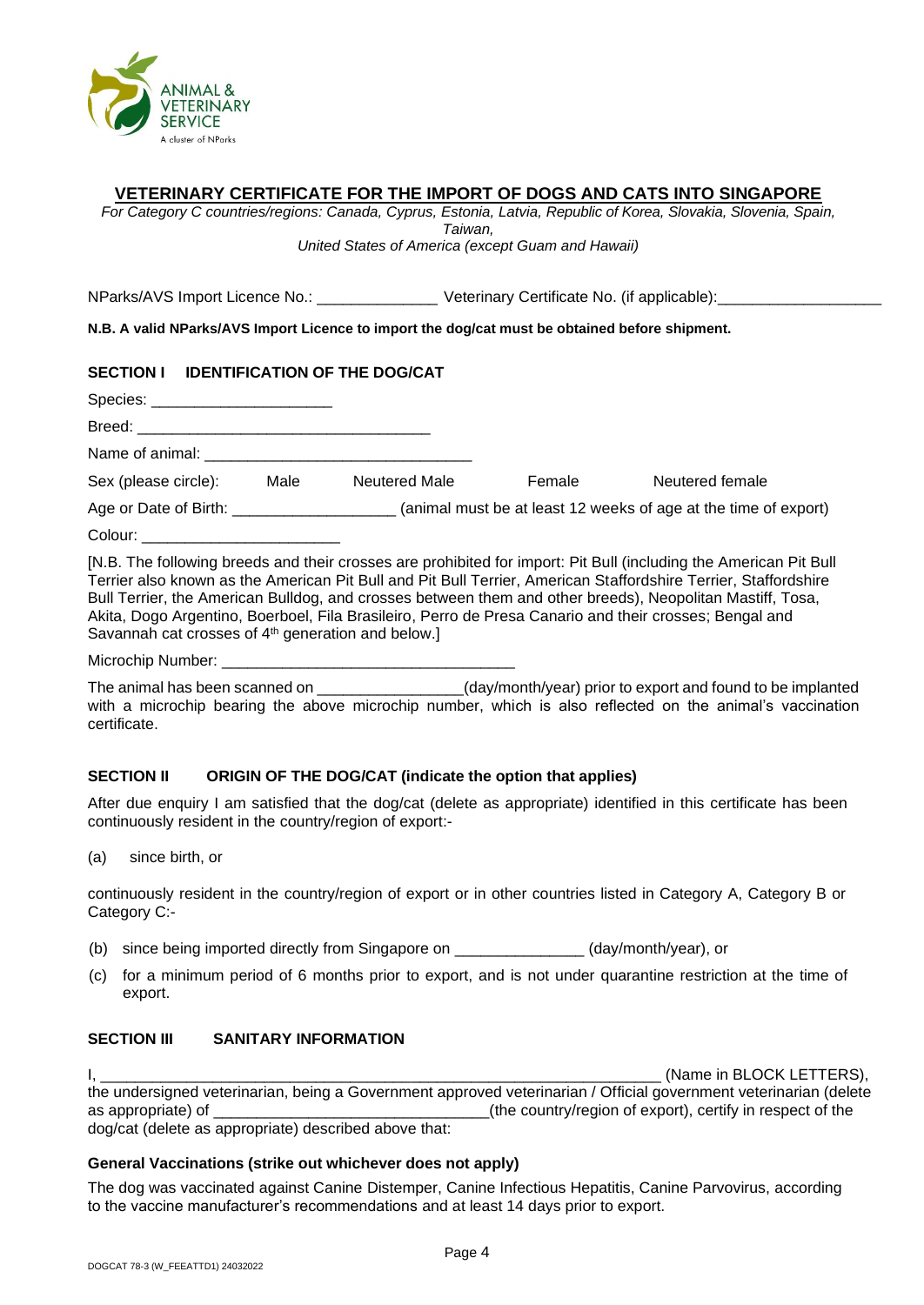

Date of vaccinations: Canine distemper: \_\_\_\_\_\_\_\_\_\_\_\_\_\_\_\_\_\_\_\_ (day/month/year) Canine infectious hepatitis: \_\_\_\_\_\_\_\_\_\_\_\_\_\_\_\_\_\_\_ (day/month/year) Canine parvovirus: \_\_\_\_\_\_\_\_\_\_\_\_\_\_\_\_\_\_\_\_\_\_(day/month/year)

The cat was vaccinated against Feline Calicivirus, Feline Rhinotracheitis Virus andFeline Panleukopenia Virus according to the vaccine manufacturer's recommendations and at least 14 days prior to export.

Date of vaccinations:

Feline Calicivirus: \_\_\_\_\_\_\_\_\_\_\_\_\_\_\_\_\_\_\_\_\_\_\_ (day/month/year) Feline Rhinotracheitis Virus: \_\_\_\_\_\_\_\_\_\_\_\_\_\_\_\_\_\_\_ (day/month/year)

Feline Panleukopenia Virus: etc. by a matter (day/month/year)

## **Rabies Vaccinations and Serological Testing**

PLEASE INDICATE THE OPTION THAT APPLIES (STRIKE OUT OPTIONS THAT DO NOT APPLY).

## Option 1: Category C1

The dog/cat was vaccinated against rabies using an inactivated vaccine or recombinant vaccine acceptable to NParks/AVS on at least two occasions, with the first vaccination at least 4 months prior to export, and the second vaccination at least 1 month after the first vaccination and at least 1 month prior to export. The first vaccination must be valid at the time of administering the second vaccination.

Date of vaccinations:

Rabies (1<sup>st</sup> vaccination): \_\_\_\_\_\_\_\_\_\_\_\_\_\_\_\_\_\_\_\_\_\_\_ (day/month/year)

Rabies (2<sup>nd</sup> vaccination): \_\_\_\_\_\_\_\_\_\_\_\_\_\_\_\_\_\_\_\_\_(day/month/year)

At least 1 month (30 days) following the date of the first vaccination and within 6 months prior to export, a blood sample was taken from the dog/cat and tested with an OIE-recommended test<sup>1</sup> showing a rabies neutralising antibody titre equal to or greater than 0.5 IU/ml. A valid test report must accompany this certification.

Date of blood sampling: \_\_\_\_\_\_\_\_\_\_\_\_\_\_\_\_\_\_\_\_\_\_\_\_(day/month/year)

Rabies neutralising antibody titre: \_\_\_\_\_\_\_\_\_\_\_\_\_\_\_\_\_\_\_\_\_\_\_\_\_\_\_\_\_\_\_IU/ml

**Dog/cat imported under this protocol and fulfilling the above would be subjected to quarantine for a period of not less than 10 days upon import.**

#### Option 2: Category C2

The dog/cat was vaccinated against rabies using an inactivated vaccine or recombinant vaccine acceptable to NParks/AVS at least 3 months prior to export. The vaccination must be a valid primary vaccination or a valid booster vaccination according to the vaccine manufacturer's recommendations.

Date of rabies vaccination: \_\_\_\_\_\_\_\_\_\_\_\_\_\_\_\_\_\_\_\_\_\_ (day/month/year).

At least 1 month (30 days) following the date of this vaccination and within 6 months prior to export, a blood sample was taken from the dog/cat and tested with an OIE-recommened test<sup>2</sup> showing a rabies neutralising antibody titre equal to or greater than 0.5 IU/ml. A valid test report must accompany this certification.

<sup>&</sup>lt;sup>1</sup> Currently, OIE-recommended tests for international trade for rabies include the Fluorescent Antibody Virus Neutralising (FAVN) Test and the Rapid Fluorescent Focus Inhibition Test (RFFIT).

<sup>&</sup>lt;sup>2</sup> Currently, OIE-recommended tests for international trade for rabies include the Fluorescent Antibody Virus Neutralising (FAVN) Test and the Rapid Fluorescent Focus Inhibition Test (RFFIT).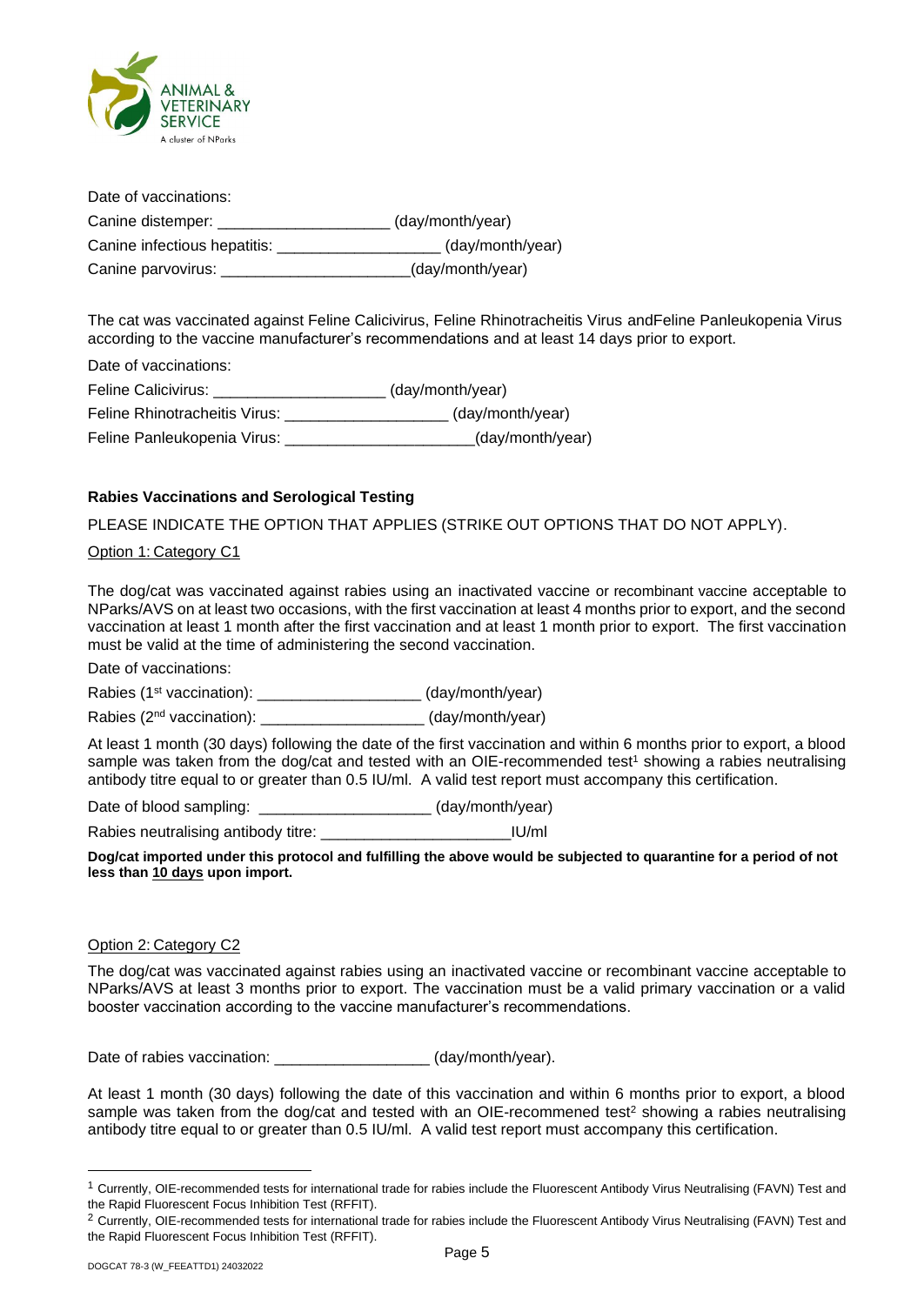

Date of blood sampling: \_\_\_\_\_\_\_\_\_\_\_\_\_\_\_\_\_\_\_\_\_\_\_ (day/month/year)

Rabies neutralising antibody titre: \_\_\_\_\_\_\_\_\_\_\_\_\_\_\_\_\_\_\_\_\_\_IU/ml

**Dog/cat imported under this protocol and fulfilling the above would be subjected to quarantine for a period of not less than 30 days upon import.**

### **External Parasite Treatment**

The dog/cat was treated with a product effective against external parasites (fleas and ticks) between 2 and 7 days of export.

Date of treatment: \_\_\_\_\_\_\_\_\_\_\_\_\_\_\_\_\_\_\_\_\_\_ (day/month/year)

Name of product:

Active ingredient:

#### **Internal Parasite Treatment**

The dog/cat was treated with a product effective against internal parasites (nematodes and cestodes) between 2 and 7 days of export.

Date of treatment: \_\_\_\_\_\_\_\_\_\_\_\_\_\_\_\_\_\_\_\_\_\_ (day/month/year)

Name of product: \_\_\_\_\_\_\_\_\_\_\_\_\_\_\_\_\_\_\_\_

Active ingredient: \_\_\_\_\_\_

#### **Pregnancy (for females)**

After due enquiry I am satisfied that the animal is not pregnant at the time of export.

#### **Prohibited breeds**

After due enquiry I am satisfied that the animal is not one of the prohibited breeds or crosses as listed in Section I.

#### **Clinical examination**

Within 7 days of export I have examined the dog/cat and found it to be healthy, free from any clinical sign of infectious or contagious disease and fit for travel at the time of export.

#### **Endorsement**

Sections I to III may be endorsed by a government-approved veterinarian or an official government veterinarian.

Signature: \_\_\_\_\_\_\_\_\_\_\_\_\_\_\_\_\_\_\_\_\_\_\_\_\_\_\_\_\_\_\_\_\_\_\_ Date:\_\_\_\_\_\_\_\_\_\_\_\_\_\_\_\_\_\_\_\_\_\_\_\_ (day/month/year) Name of government-approved veterinarian or an official government veterinarian (delete as appropriate):

\_\_\_\_\_\_\_\_\_\_\_\_\_\_\_\_\_\_\_\_\_\_\_\_\_\_\_\_\_\_\_\_\_\_\_\_\_\_\_\_\_\_\_\_\_\_\_\_\_\_\_\_\_\_\_\_\_\_\_\_\_\_\_\_\_\_\_\_\_\_\_\_\_\_\_\_\_\_\_\_\_\_

\_\_\_\_\_\_\_\_\_\_\_\_\_\_\_\_\_\_\_\_\_\_\_\_\_\_\_\_\_\_\_\_\_\_\_\_\_\_\_\_\_\_\_\_\_\_\_\_\_\_\_\_\_\_\_\_\_\_\_\_\_\_\_\_\_\_\_\_\_\_\_\_\_\_\_\_\_\_\_\_\_\_\_ \_\_\_\_\_\_\_\_\_\_\_\_\_\_\_\_\_\_\_\_\_\_\_\_\_\_\_\_\_\_\_\_\_\_\_\_\_\_\_\_\_\_\_\_\_\_\_\_\_\_\_\_\_\_\_\_\_\_\_\_\_\_\_\_\_\_\_\_\_\_\_\_\_\_\_\_\_\_\_\_\_\_\_ \_\_\_\_\_\_\_\_\_\_\_\_\_\_\_\_\_\_\_\_\_\_\_\_\_\_\_\_\_\_\_\_\_\_\_\_\_\_\_\_\_\_\_\_\_\_\_\_\_\_\_\_\_\_\_\_\_\_\_\_\_\_\_\_\_\_\_\_\_\_\_\_\_\_\_\_\_\_\_\_\_\_\_

Address, telephone, fax, email of practice: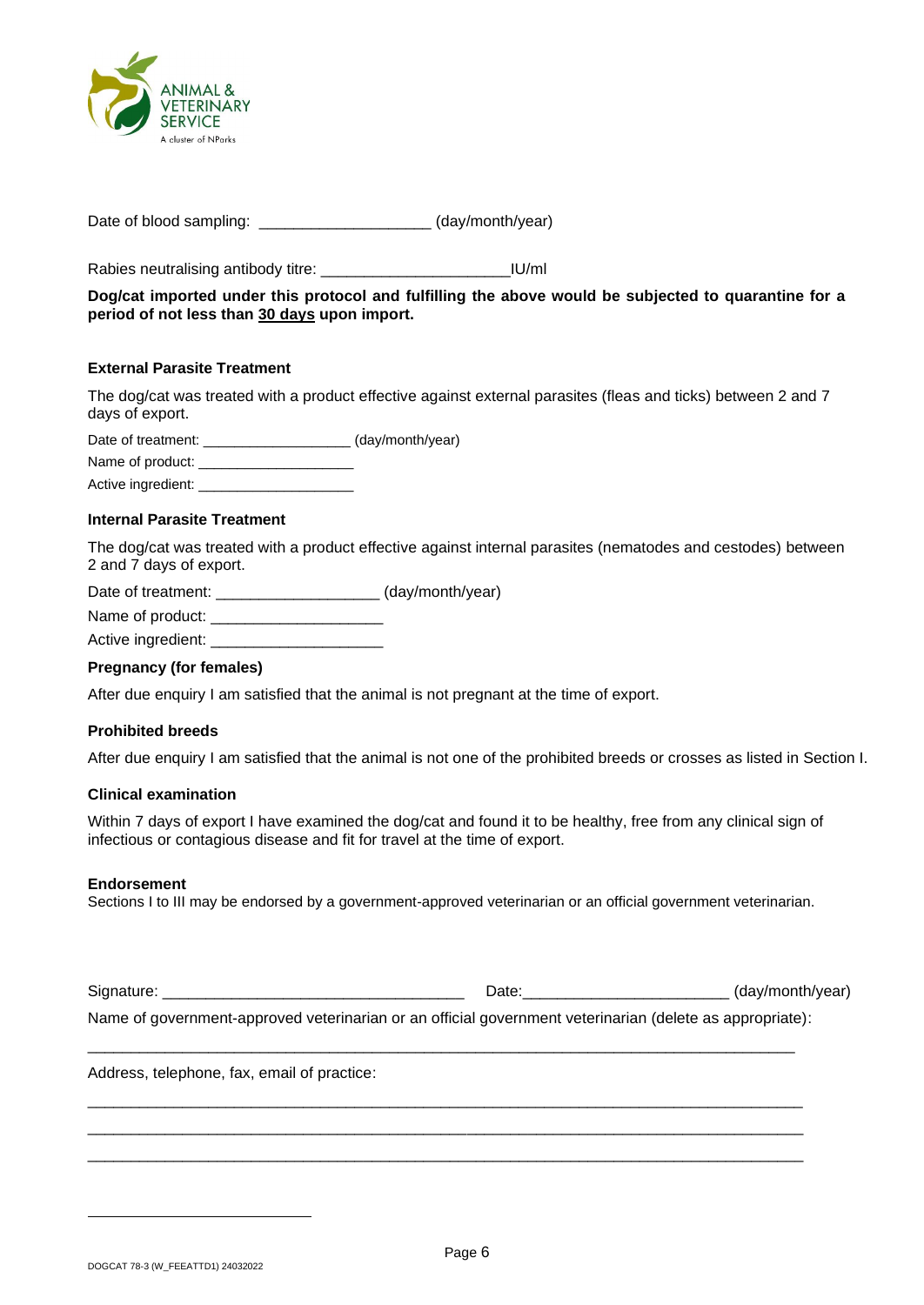

### **SECTION IV (must be endorsed by official government veterinarian)**

 $I$ ,  $\blacksquare$ LETTERS), the undersigned veterinarian, being an Official government veterinarian of \_\_\_\_\_\_\_\_\_\_\_\_\_\_\_\_\_\_\_\_\_\_\_\_\_\_\_\_\_\_\_\_(the country/region of export), certify in respect of the dog/cat (delete as appropriate) described above that:

After due enquiry and examination of documents, the dog/cat is not under quarantine restriction at the time of export.

I have no reason to doubt the truthfulness of the information given in Sections I to III and am satisfied to the best of my ability that the dog/cat certified above meets with the requirements for importation into Singapore.

## **CERTIFICATION VALIDITY: This certification is valid for seven (7) days.**

| (day/month/year)                          | Date: ___________________ |
|-------------------------------------------|---------------------------|
| Name of official government veterinarian: |                           |
| Address, telephone, fax, email contact:   | <b>Official Stamp:</b>    |
|                                           |                           |
|                                           |                           |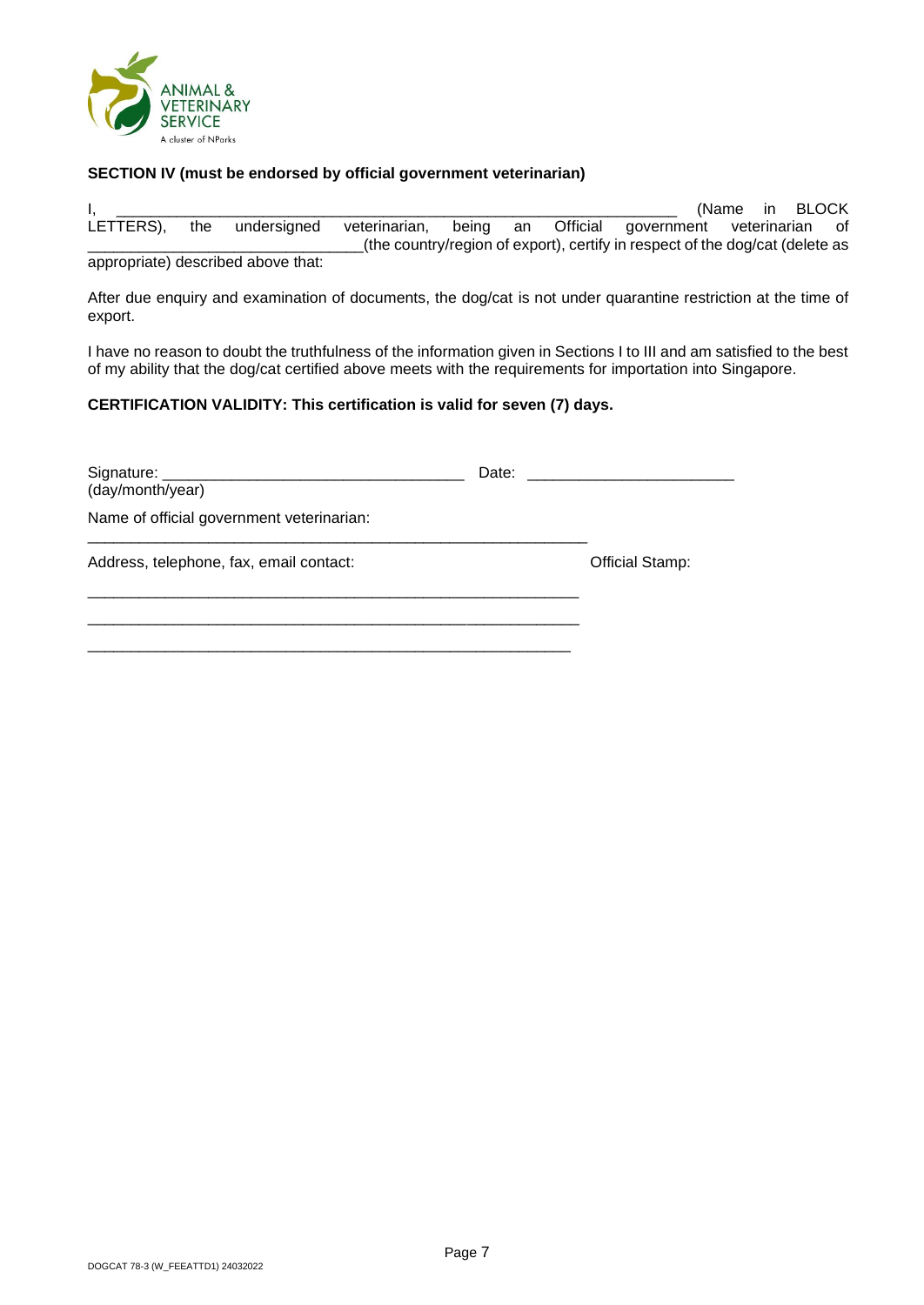

## **Import Clearance of your pets upon their arrival in Singapore**

#### **Confirmation of import**

- Make an appointment for your pet's inspection by submitting an online booking request via AVS's Intelligent Food Approval & Safety Tracking System (iFAST) at [https://ifast.sfa.gov.sg/eserviceweb/.](https://ifast.sfa.gov.sg/eserviceweb/) Please ensure your AVS Import licence no. & flight details are ready and fill in the required information on your application.
- Inspections without any prior appointment will be charged \$80.00/hour or part thereof during office hours.

#### **If your pet is imported as manifested cargo\***

- Pet animals will now be transferred directly from the aircraft to Changi Animal and Plant Quarantine Station by the relevant ground handling agent (SATS/dnata).
- Upon arrival at the Changi Airfreight Centre, you must present a printed copy of the AVS import licence and your identity card or passport to the Police Pass Office, located at the entrance of the cargo complex, to exchange for a Visitor Pass.
- After you have obtained the Visitor Pass, you must proceed to the cargo office (SATS/dnata) of the relevant airline that carried your pet to Singapore.
- At SATS/ dnata, you must produce the AVS import licence and collect **all** documents accompanying your pet. This includes the pet's original health certificate, original vaccination records, original rabies serology test result, airway bill and Captain's declaration (where applicable).
- If you are importing your pet dog or cat, you must then proceed immediately to CAPQ, located at the Changi Airfreight Centre with your pet's original health certificate, original vaccination records, original rabies serology test result, airway bill and Captain's declaration (where applicable) for inspection and clearance of your pet.
- If you are importing a pet other than dogs and cats e.g. your pet bird, pet rabbit, the airline representative will direct you to the location of the SATS/ dNATA cargo section to claim your pet. You must then proceed immediately to CAPQ, located at the Changi Airfreight Centre with your pet and your pet's original health certificate, original vaccination records, original rabies serology test result, airway bill and Captain's declaration (where applicable) for inspection and clearance of your pet.

#### **Directions to CAPQ from SATS / DNATA**

• Upon leaving the SATS/ dnata building, drive down the Airport Cargo Road until you reach a junction with a "U-turn" sign. Make a "Uturn" and continue along the road. After the bend, there will be a bus stop on the left, turn left into Gate C7 located after the bus stop (look out for green fencing and AVS CAPQ signage).

#### **If your pet is imported as accompanied/ excess baggage**

- Pet animals will be transferred directly from the aircraft to Changi Animal and Plant Quarantine Station by the relevant ground handling agent (SATS/ dnata).
- After you have disembarked from the aircraft, proceed to the "Lost & Found" counter located at the arrival hall near the baggage belt (before Customs/ Immigration Clearance).

Either:

- 1) If your pet travelled with you in the passenger cabin, surrender your pet to the staff at the Lost & Found counter located at the arrival hall near the baggage belt (before Customs/ Immigration Clearance). Your pet will be transferred to CAPQ by the relevant Ground Handling Agent **OR**
- 2) If your pet was checked in under excess baggage, declare your pet to the staff at the Lost & Found counter. Your pet would have been transferred directly from the aircraft to CAPQ by the relevant Ground Handling Agent.
- You will not be allowed to take your pet out of the Customs/ Immigration area in the arrival hall of the Passenger Terminal.
- You must then proceed immediately to CAPQ, located in the Changi Airfreight Centre with your pet's original health certificate, original vaccination records, original rabies serology test result and AVS import licence for inspection and clearance of your pet.

#### **Veterinary Inspection/ Verification of Documents**

- At CAPQ, the AVS officer will verify the AVS import licence, your pet's health certificate in AVS template, vaccination records, rabies serology test result and Captain's declaration(where applicable). The AVS officer will visually inspect your pet to ensure it is clinically healthy, and verify your pet's microchip number.
- For pets that require quarantine upon arrival in Singapore will be held at CAPQ after veterinary inspection. An AVS-appointed transport service will be arranged to send your pet to Animal Quarantine Centre (AQC) to undergo quarantine.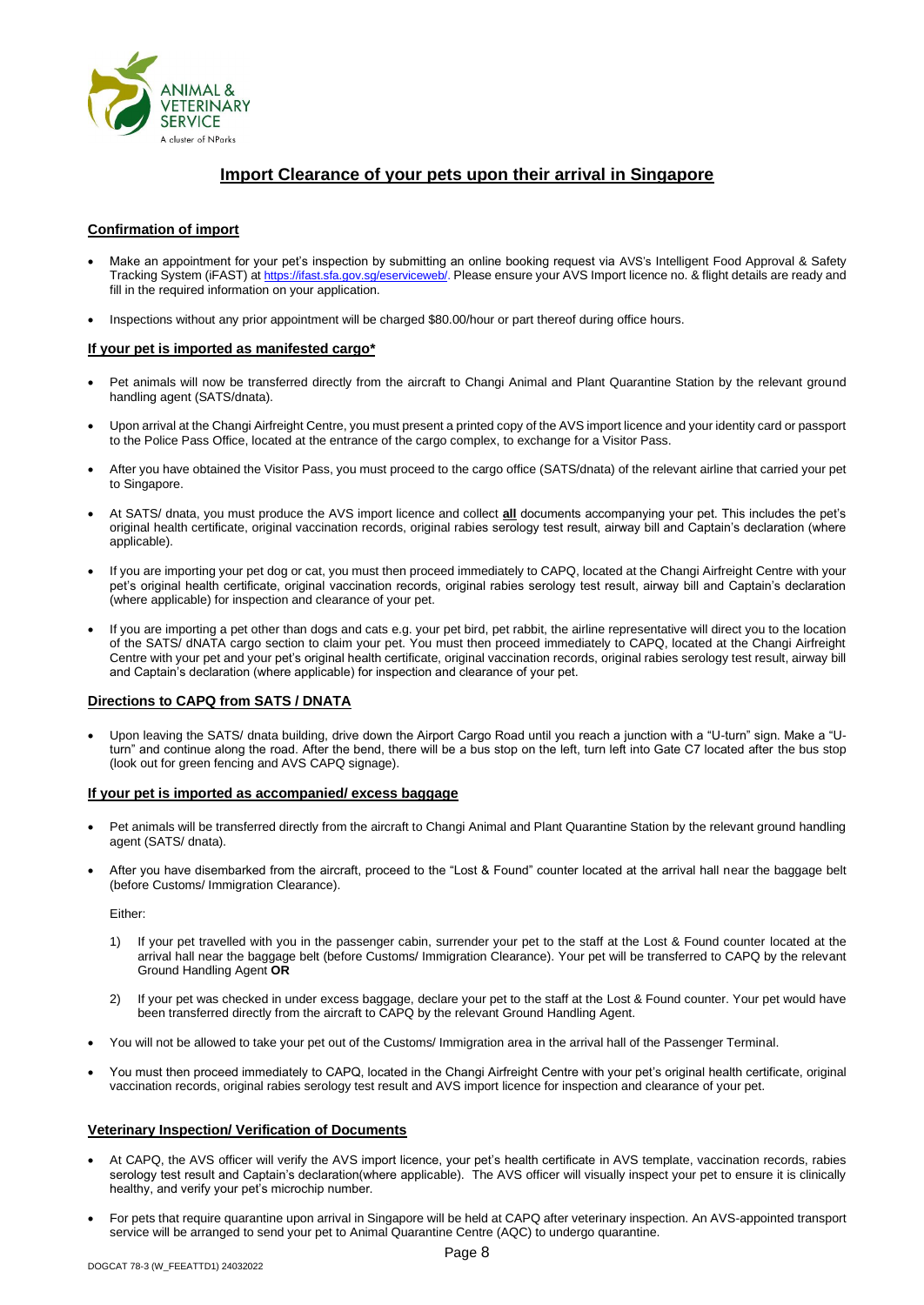

#### **Late arrivals**

• We encourage you to select flights that arrive in Singapore before 8pm (Monday, Wednesday, Friday and Saturday) and 7pm (Tuesday and Thursday) to allow the pets to reach CAPQ during CAPQ's opening hours. CAPQ's opening hours are from 8am-10.30pm (Mondays, Wednesday and Friday), 9am-9pm (Tuesday and Thursday) and 10am-10.30pm (Saturday). CAPQ is closed during public holidays and Sunday. Animals that arrive outside of AVS CAPQ's opening hours will be held at the respective Ground Handling Agents' air-conditioned animal holding room overnight.

**CAPQ Address: CAPQ Operation hours:** Changi Animal & Plant Quarantine<br>Singapore 918104 Singapore 918104 **Singapore 918104** Lunch: 1-2PM (Office closed)<br>Tel: 6545 7523 **Contract Contract Contract Contract Contract Contract Contract Contract Contract Contract Contra** Email: [animal\\_feedback@nparks.gov.sg](mailto:animal_feedback@nparks.gov.sg) Website: [www.nparks.gov.sg/avs](http://www.nparks.gov.sg/avs) **Getting to CAPQ:**

Gate C7, Airport Cargo Road Cargo And Mondays, Wednesday, Friday: 8:00AM to 10:30PM<br>Changi Airfreight Centre Cargo Cargo Cargo Cargo Cargo Cargo Tuesday, Thursday: 9:00AM to 9:00PM Tuesday, Thursday: 9:00AM to 9:00PM<br>Saturday: 10:00AM to 10:30PM Sundays and Public Holidays: Closed

**By Bus:** 9, 19 and 89 (alight at the 3rd bus stop after Police Pass Office, along Airline Road) **By MRT:** Bedok or Simei (transfer to bus 9), Tampines (transfer to bus 19) **From Airport Passenger Terminal:** Drive or take a taxi to Changi Airfreight Centre (Travel on ECP and exit 2A towards Changi Airfreight Centre)

CAPQ is not located within passenger terminal premises.

Please be informed that pets are not allowed on buses and MRT trains.

\*Please note that the above clearance procedure for animals arriving as cargo does not apply to commercially imported animals, such as laboratory animals, small mammals or ornamental birds. For commercial consignments of animals imported by cargo, the importers will need to continue to proceed to SATS/ dnata cargo section to claim the animals. Once the animals are collected, please bring the animals immediately to AVS's CAPQ office for inspection and clearance. Please note that you are not to break the seal (if any) on the animal's cage/crate or take the animal out of the cage/crate.

Updated on 15 March 2022